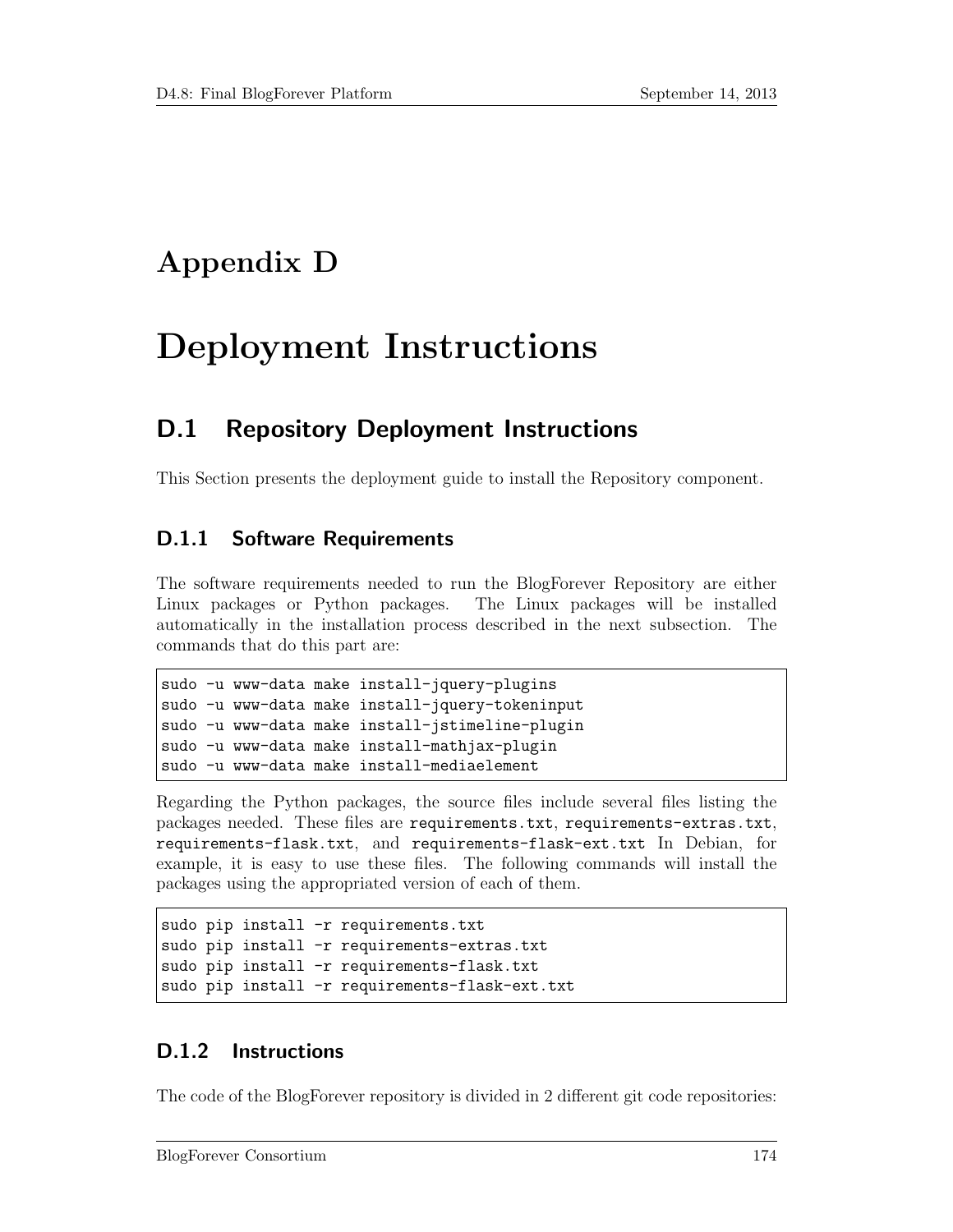- One of them is a new branch on top of Invenio's next branch and has the features developed for BlogForever that can be used in Invenio (they are generic to any digital repository). The name of this branch is invenio-blogforever-next. We will refer to it as "the Invenio side".
- The second one is a different repository where you can find the features developed that are not compatible with the general-purpose version of Invenio. This repository can be found in http://invenio-software.org/repo/blogforever/ and the latest branch is called next. We talk about is as "the BlogForever side"

Therefore, you will need 2 different directories with the source files. From now on, we will assume /src/invenio and /src/blogforever.

To bring the latest version of the BlogForever side under the right directory:

```
cd /src
git clone http://invenio-software.org/repo/blogforever/
cd blogforever
git fetch
git checkout next
```
To bring the latest version of the Invenio side under the right directory:

```
cd /src
git clone http://invenio-software.org/repo/invenio/
cd invenio
git remote add
jgarcial http://invenio-software.org/repo/personal/invenio-jgarcial
git fetch jgarcial invenio-blogforever-next
git checkout invenio-blogforever-next
```
Now you have all the latest source files. Let's install all of it. First, we install the Invenio side. According to the Invenio install instructions, you do: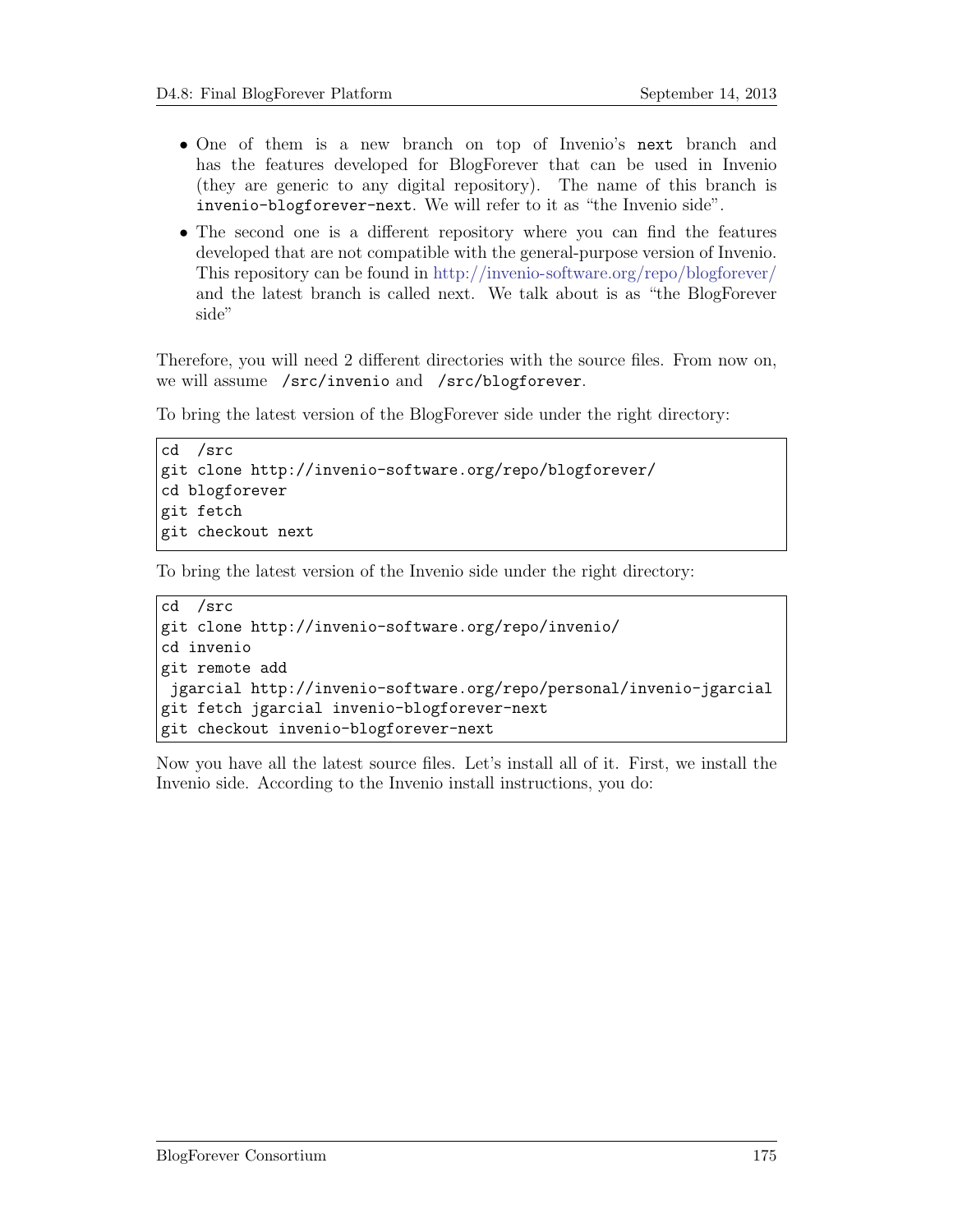```
This is needed only the first time
cd /src/invenio
aclocal-1.9
automake-1.9 -a
autoconf
./configure
These 2 lines are only ones needed every time you reinstall the code
sudo make
sudo -u www-data make install
This is needed only the first time
sudo -u www-data make install-jquery-plugins
sudo -u www-data make install-jquery-tokeninput
sudo -u www-data make install-jstimeline-plugin
sudo -u www-data make install-mathjax-plugin
sudo -u www-data make install-mediaelement
pip install -r requirements.txt
pip install -r requirements-extras.txt
pip install -r requirements-flask.txt
pip install -r requirements-flask-ext.txt
```
Let's install the BlogForever side sources:

cd /src/blogforever make sudo -u www-data make install

Now, all the source files are in the right directories (by default /opt/invenio). We need to load the config variables and restart apache:

These 2 commands will also be needed every time you reinstall the sources sudo -u www-data /opt/invenio/bin/inveniocfg --update-all sudo /etc/init.d/apache2 restart

Let's create the database and fill it with the default values:

```
sudo -u www-data /opt/invenio/bin/inveniomanage database create
sudo -u www-data /opt/invenio/bin/inveniocfg --create-demo-site
```
And there you go. Your site will be up and running. . . hopefully. I guess you also want some records. For this, you will need to get your BibSched ready: This will tell the scheduler to start running the tasks in the queue. You can also stop it.

sudo -u www-data /opt/invenio/bin/bibsched start

Config variables to be added in your invenio-local.conf file: